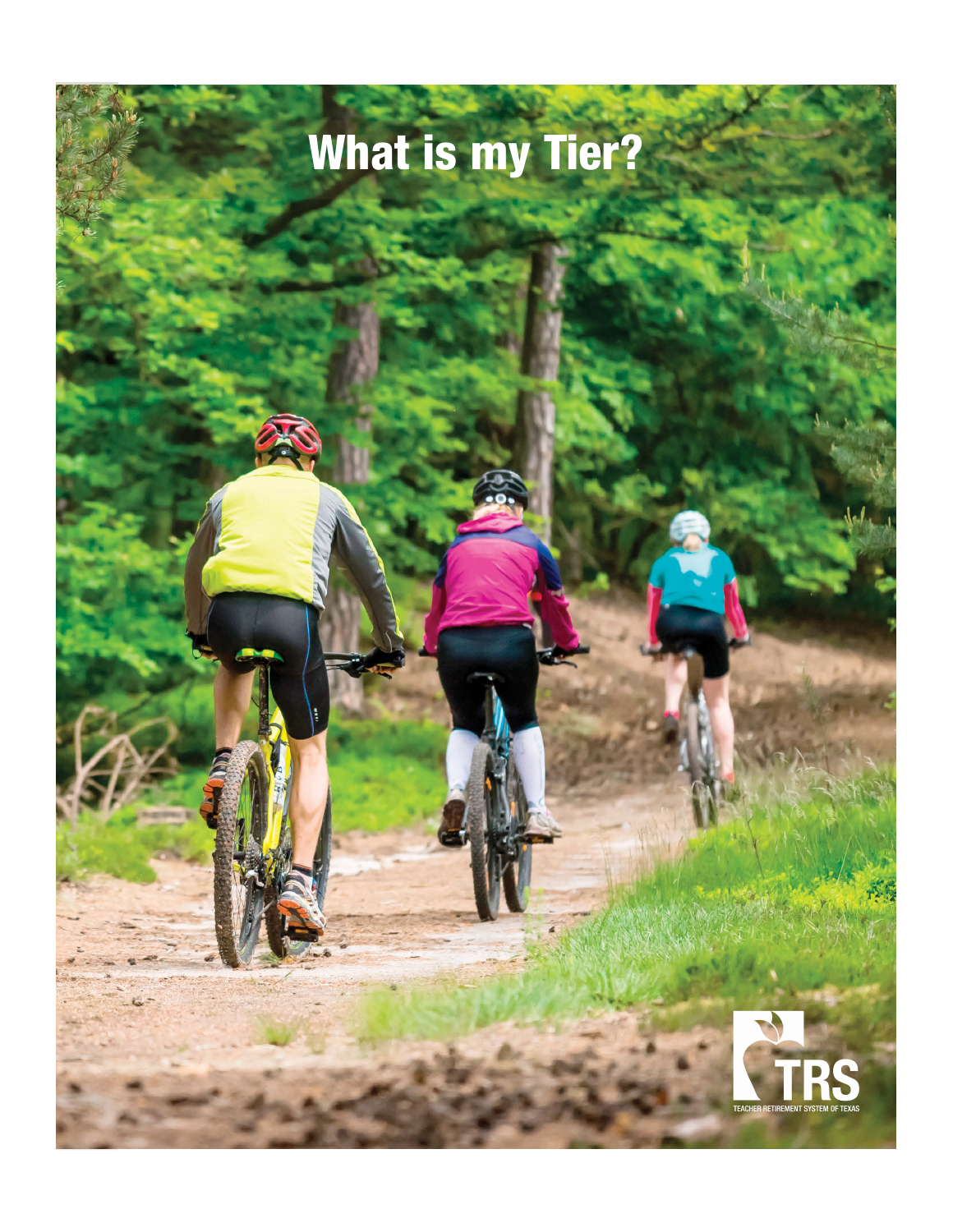If you met the 2005 eligibility requirements to be grandfathered and your current TRS membership began prior to Sept. 1, 2007, and you had at least five years of service credit in TRS as of Aug. 31, 2014, and you maintain your membership until retirement, your membership falls under Tier 1. To retain your placement in Tier 1 you cannot terminate your membership, withdraw your accumulated contributions and resume membership in TRS after Aug. 31, 2014. This section describes the age and service credit requirements that a Tier 1 member must meet to be eligible for normal-age or early-age service retirement, as well as for the Partial Lump Sum Option (PLSO). This section also describes the standard annuity calculation for a Tier 1 member, using the final average salary that applies to Tier 1. Finally, it provides an overview of the early-age reductions to the standard annuity that may apply to a Tier 1 member, depending on age and years of service credit at retirement.

#### Normal-Age Retirement Eligibility

To be eligible for normal-age service retirement, you must meet one of the following conditions:

- you are age 65 with at least five years of service credit, or
- you meet the Rule of 80 (your age and years of service credit total at least 80) and you have at least five years of service credit.

# Normal-Age Retirement Annuity

As a Tier 1 member, you will have your monthly annuity calculated using the average of your highest three annual salaries (based on creditable compensation) and according to the standard annuity benefit formula in effect when you retire.

#### Early-Age Retirement Eligibility

If you do not meet the normal-age service retirement requirements, then to be eligible for early-age service retirement, you must meet one of the following conditions:

- you are at least age 55 with five or more years of service credit but do not meet the Rule of 80, or
- you have 30 or more years of service credit but do not meet the Rule of 80.

If you apply for early-age service retirement, your annuity will be calculated according to the standard annuity benefit formula in effect when you retire, but the annuity amount will be actuarially reduced for early age to reflect that you will receive retirement benefits earlier than if you waited to reach normal-age service retirement eligibility.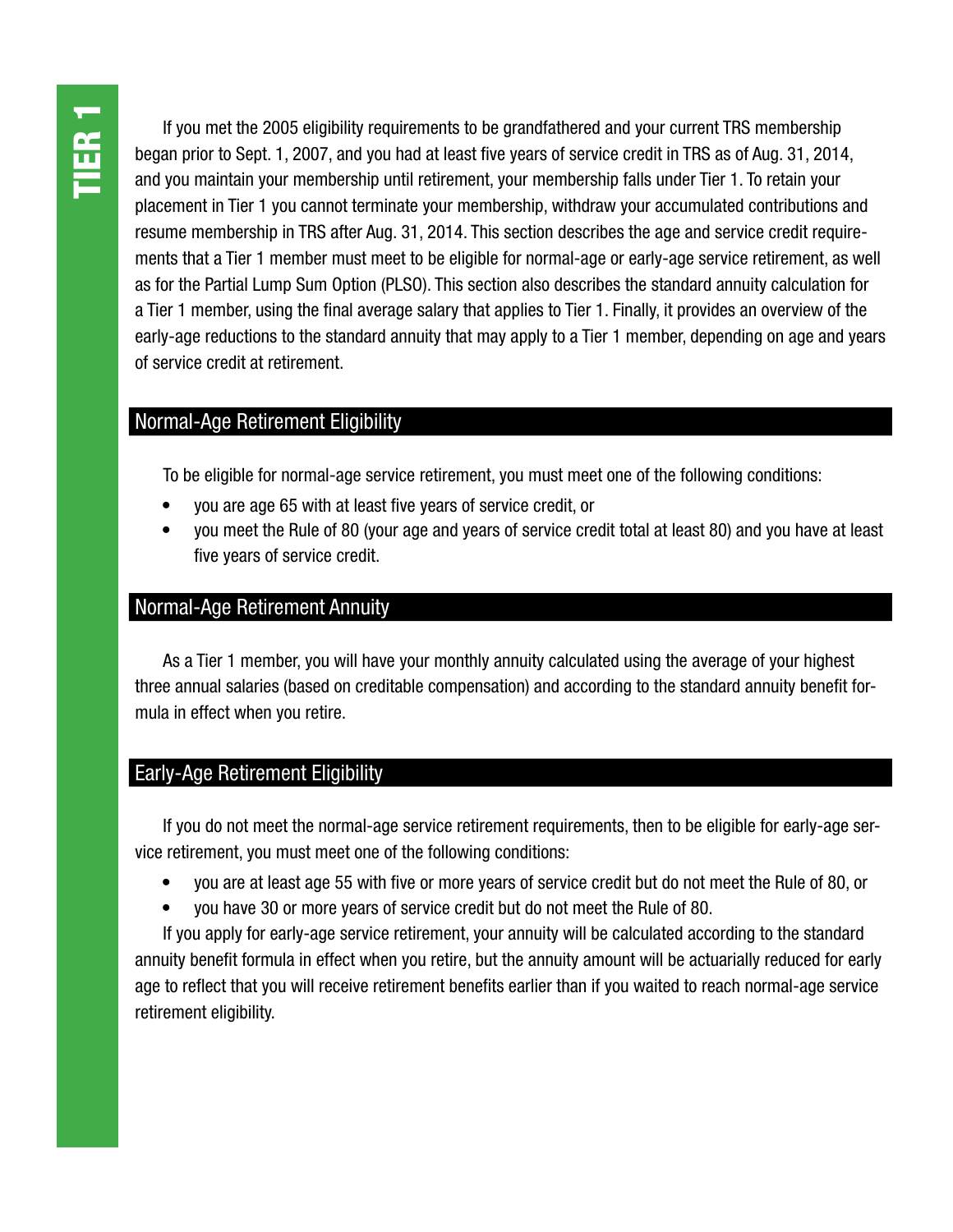Early-Age Reductions<br>
Actuarial tables detail<br>
website (www.trs.texas.g Actuarial tables detailing the percentage reduction applied to your annuity may be found on the TRS website (www.trs.texas.gov) within TRS Rule 29.12. The tables or the TRS online calculator through *MyTRS* can show you the exact amount of the reduction, based on your age and years of service credit. To determine the range of early-age retirement reductions, please see the criteria below.

If you are between ages 55 and 64 and have between five and 19 years of service credit, but do not meet the Rule of 80:

• The early-age reduction to your standard annuity may be as great as 53 percent, depending on your age at retirement.

If you are between ages 55 and 59 and have between 20 and 24 years of service credit, but do not meet the Rule of 80:

• The early-age reduction to your standard annuity may be as great as 10 percent, depending on your age at retirement.

If you have at least 30 years of service credit but do not meet the Rule of 80:

• Your standard annuity will be reduced by 2 percent for every year your age is below the age of 50.

# Standard Annuity Calculation

Average Salary  $=$  Average of Three Highest Annual Salaries **Total Percent** = Total Years of Service Credit x  $2.3\%$ Annual Annuity  $=$  Total Percent x Average Salary Monthly Annuity = Annual Annuity  $\div$  12 *Retirement annuity calculators are available on the TRS website through MyTRS to assist you.* 

#### PLSO Eligibility Requirements

As a Tier 1 member, at retirement you are eligible to select a Partial Lump Sum Option (PLSO) if:

- you are eligible to receive an unreduced service retirement annuity,
- you are not participating in DROP, and
- you are not retiring under the Proportionate Retirement Program.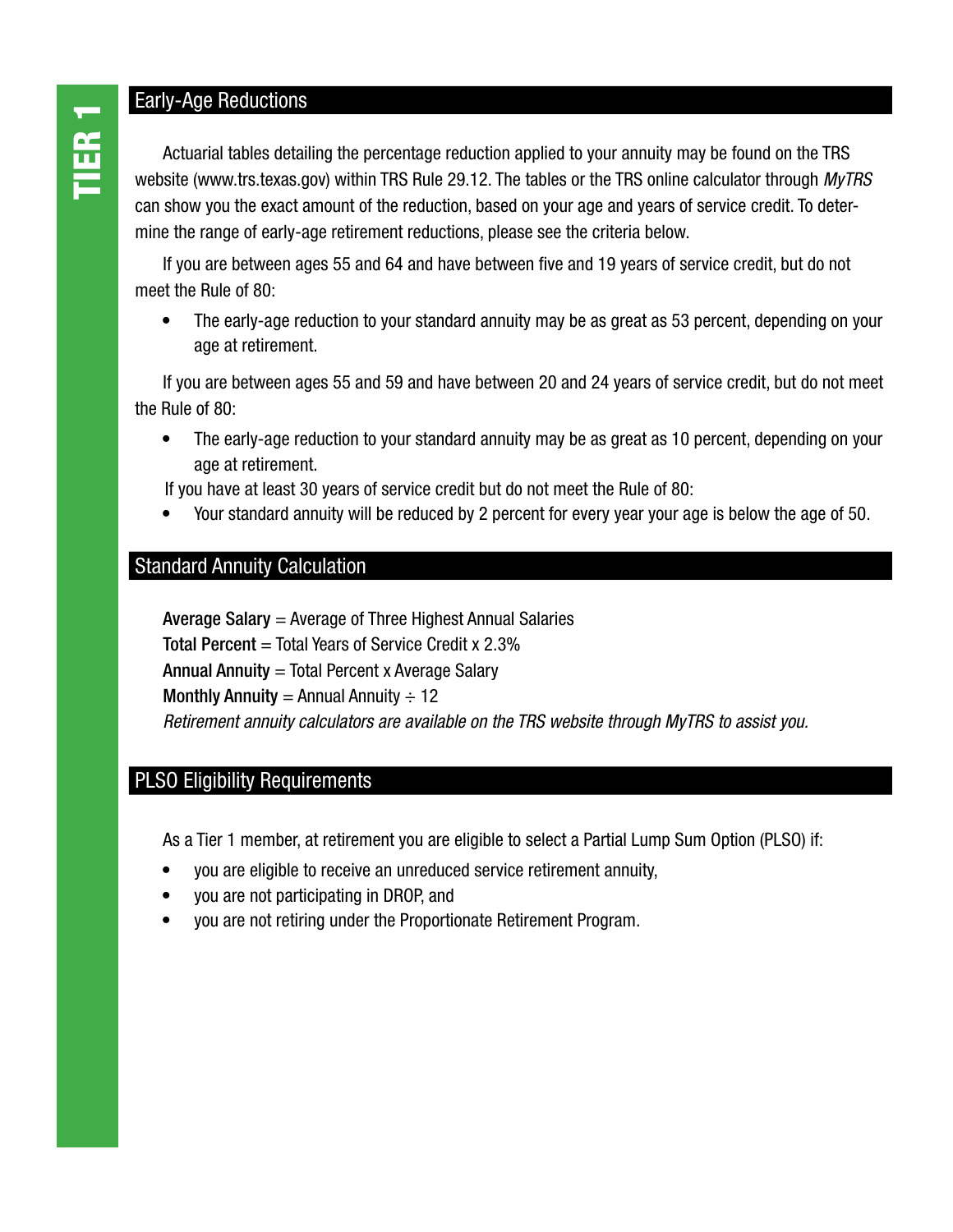If you did not meet the 2005 eligibility requirements to be grandfathered but your current TRS membership began prior to Sept. 1, 2007, and you had at least five years of service credit in TRS as of Aug. 31, 2014, and you maintain your membership until retirement, your membership falls under Tier 2. To retain your placement in Tier 2 you cannot terminate your membership, withdraw your accumulated contributions and resume membership in TRS after Aug. 31, 2014. This section describes the age and service credit requirements that a Tier 2 member must meet to be eligible for normal-age or early-age service retirement, as well as for the Partial Lump Sum Option (PLSO). It also describes the standard annuity calculation for a Tier 2 member, using the final average salary that applies to Tier 2. Finally, it provides an overview of the early-age reductions to the standard annuity that may apply to a Tier 2 member, depending on age and years of service credit at retirement.

#### Normal-Age Retirement Eligibility

To be eligible for normal-age service retirement, you must meet one of the following conditions:

- you are age 65 with at least five years of service credit, or
- you meet the Rule of 80 (your age and years of service credit total at least 80) and you have at least five years of service credit.

#### Normal-Age Retirement Annuity

As a Tier 2 member, you will have your monthly annuity calculated using the average of your highest five annual salaries (based on creditable compensation) and according to the standard annuity benefit formula in effect when you retire.

### Early-Age Retirement Eligibility

If you do not meet the normal-age service retirement requirements, then to be eligible for an early-age service retirement, you must meet one of the following conditions:

- you are at least age 55 with five or more years of service credit but do not meet the Rule of 80, or
- you have 30 or more years of service credit but do not meet the Rule of 80.

If you apply for early-age service retirement, your annuity will be calculated according to the standard annuity benefit formula in effect when you retire, but the annuity amount will be actuarially reduced for early age to reflect that you will receive retirement benefits earlier than if you waited to reach normal-age service retirement eligibility.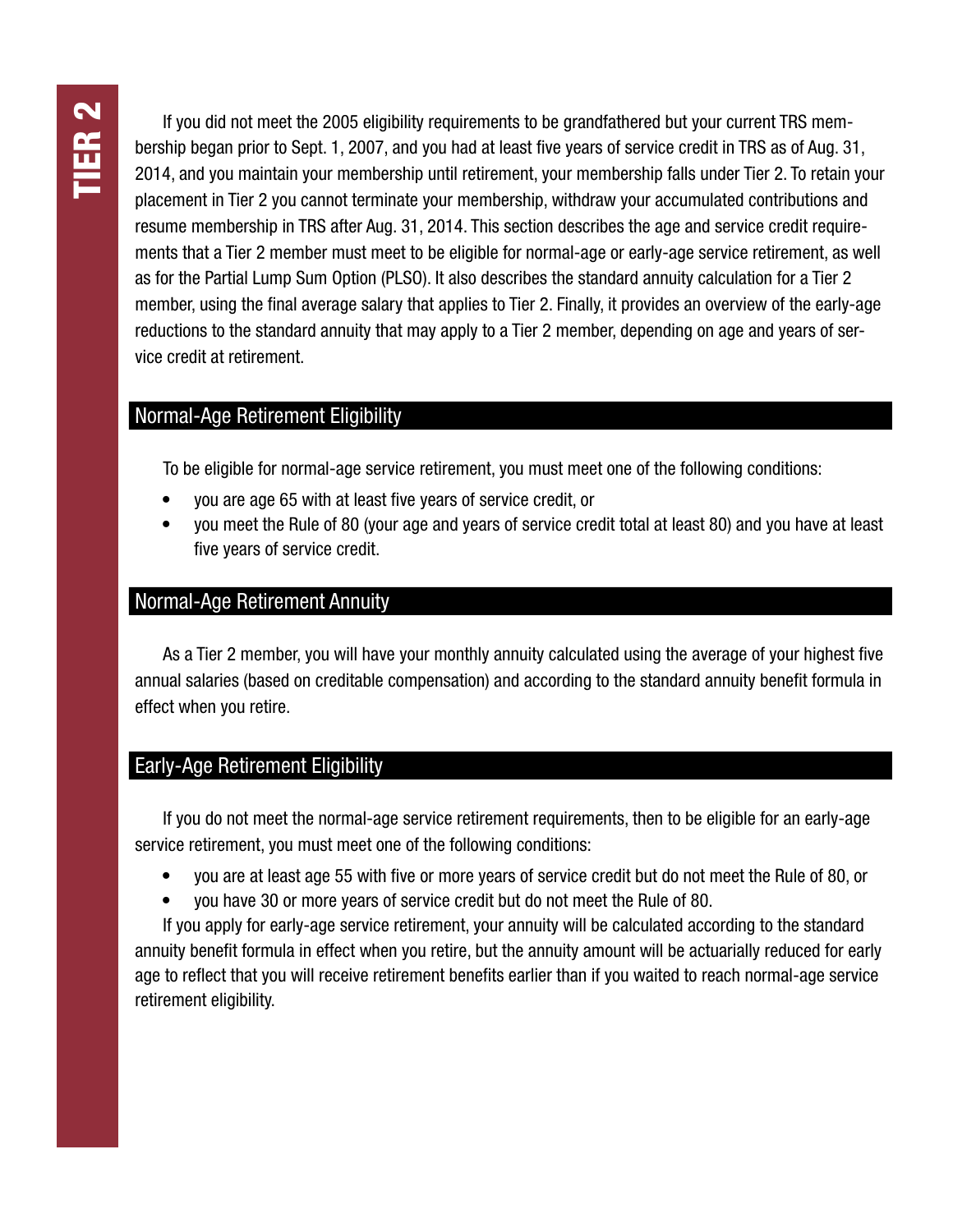Early-Age Reductions<br>
Actuarial tables detail<br>
website (www.trs.texas.g Actuarial tables detailing the percentage reduction applied to your annuity may be found on the TRS website (www.trs.texas.gov) within TRS Rule 29.11. The tables or the TRS online calculator through *MyTRS* can show you the exact amount of the reduction, based on your age and years of service credit. To determine the range of early-age service retirement reductions, please see the criteria below.

If you are between ages 55 and 64, have at least five years of service credit, but do not meet the Rule of 80:

• The early-age reduction to your standard annuity will be as great as 53 percent, depending on your age at retirement.

If you have at least 30 years of service credit but do not meet the Rule of 80:

• Your standard annuity will be reduced by 2 percent for every year your age is below the age of 50.

### Standard Annuity Calculation

Average Salary  $=$  Average of Five Highest Annual Salaries **Total Percent** = Total Years of Service Credit x  $2.3\%$ Annual Annuity  $=$  Total Percent x Average Salary Monthly Annuity = Annual Annuity  $\div$  12 *Retirement annuity calculators are available on the TRS website through MyTRS to assist you.* 

### PLSO Eligibility Requirements

As a Tier 2 member, at retirement you are eligible to select a Partial Lump Sum Option (PLSO) if:

- you are eligible for service retirement,
- your age and years of service credit total 90,
- you are not participating in DROP, and
- you are not retiring under the Proportionate Retirement Program.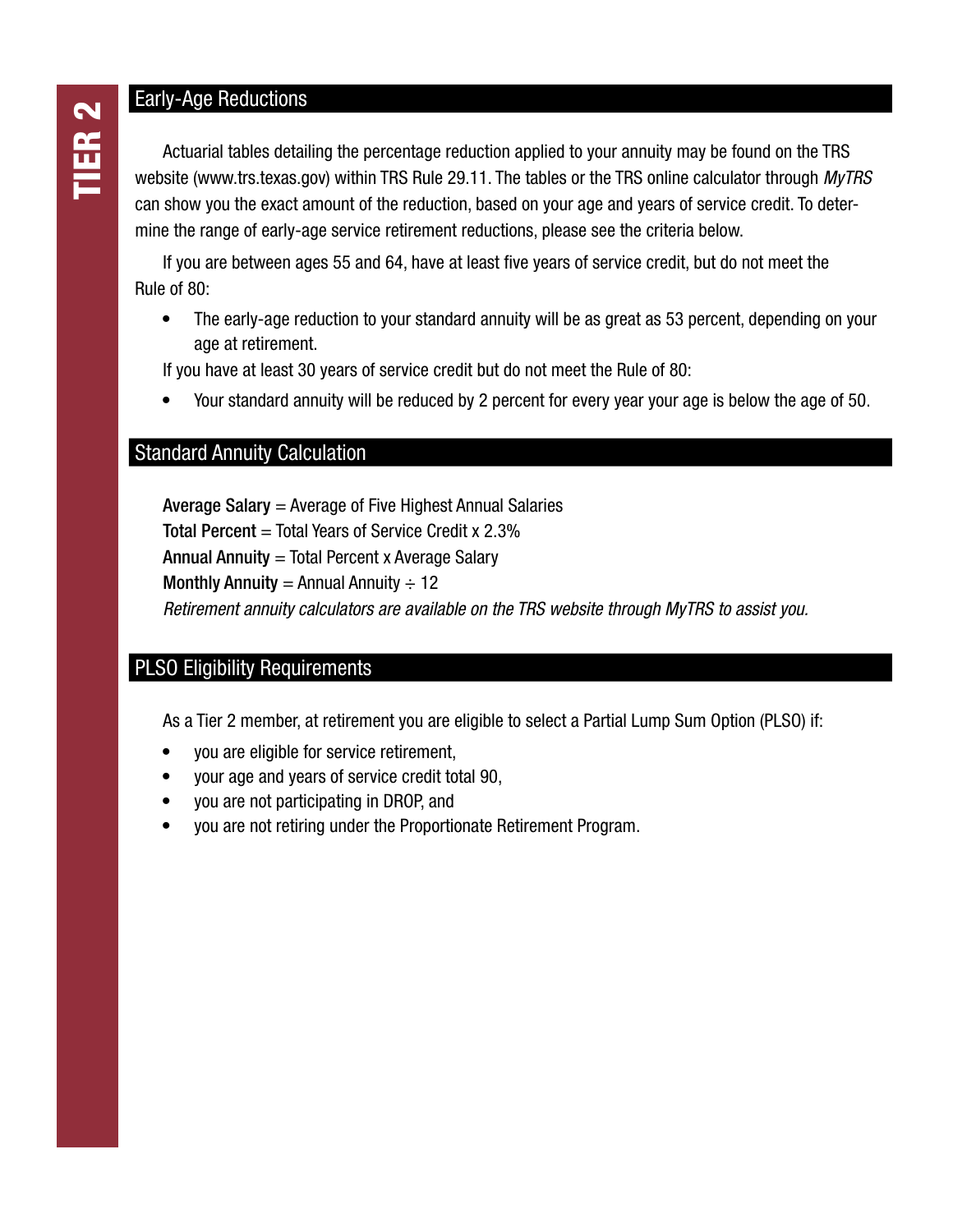If you did not meet the 2005 eligibility requirements to be grandfathered and your current TRS membership began on or after Sept. 1, 2007 but prior to Sept. 1, 2014, and you had at least five years of service credit in TRS as of Aug. 31, 2014, and you maintain your membership in TRS until retirement, your membership falls under Tier 3. To retain your placement in Tier 3 you cannot terminate your membership, withdraw your accumulated contributions and resume membership in TRS after Aug. 31, 2014. This section describes the age and service credit requirements that a Tier 3 member must meet to be eligible for normal-age or early-age service retirement, as well as for the Partial Lump Sum Option (PLSO). It also describes the standard annuity calculation for a Tier 3 member, using the final average salary that applies to Tier 3. Finally, it provides an overview of the early-age service retirement reductions to the standard annuity that may apply to a Tier 3 member, depending on age and years of service credit at retirement.

### Normal-Age Retirement Eligibility

To be eligible for normal-age service retirement, you must meet one of the following conditions:

- you are age 65 with at least five years of service credit, or
- you are at least age 60, you meet the Rule of 80 (your age and years of service credit total at least 80), and you have at least five years of service credit.

### Normal-Age Retirement Annuity

As a Tier 3 member, you will have your monthly annuity calculated using the average of your highest five annual salaries (based on creditable compensation) and according to the standard annuity benefit formula in effect when you retire.

#### Early-Age Retirement Eligibility

If you do not meet the normal-age service retirement requirements, then to be eligible for early-age service retirement, you must meet one of the following conditions:

- you are at least age 55 with five or more years of service credit but do not meet the Rule of 80,
- you have at least 30 years of service credit, do not meet the Rule of 80, and are less than age 60, or
- you meet the Rule of 80 with at least five years of service credit but you are less than age 60.

If you apply for early-age service retirement, your annuity will be calculated according to the standard annuity benefit formula in effect when you retire, but the annuity amount will be actuarially reduced for early age to reflect that you will receive retirement benefits earlier than if you waited to reach normal-age service retirement eligibility.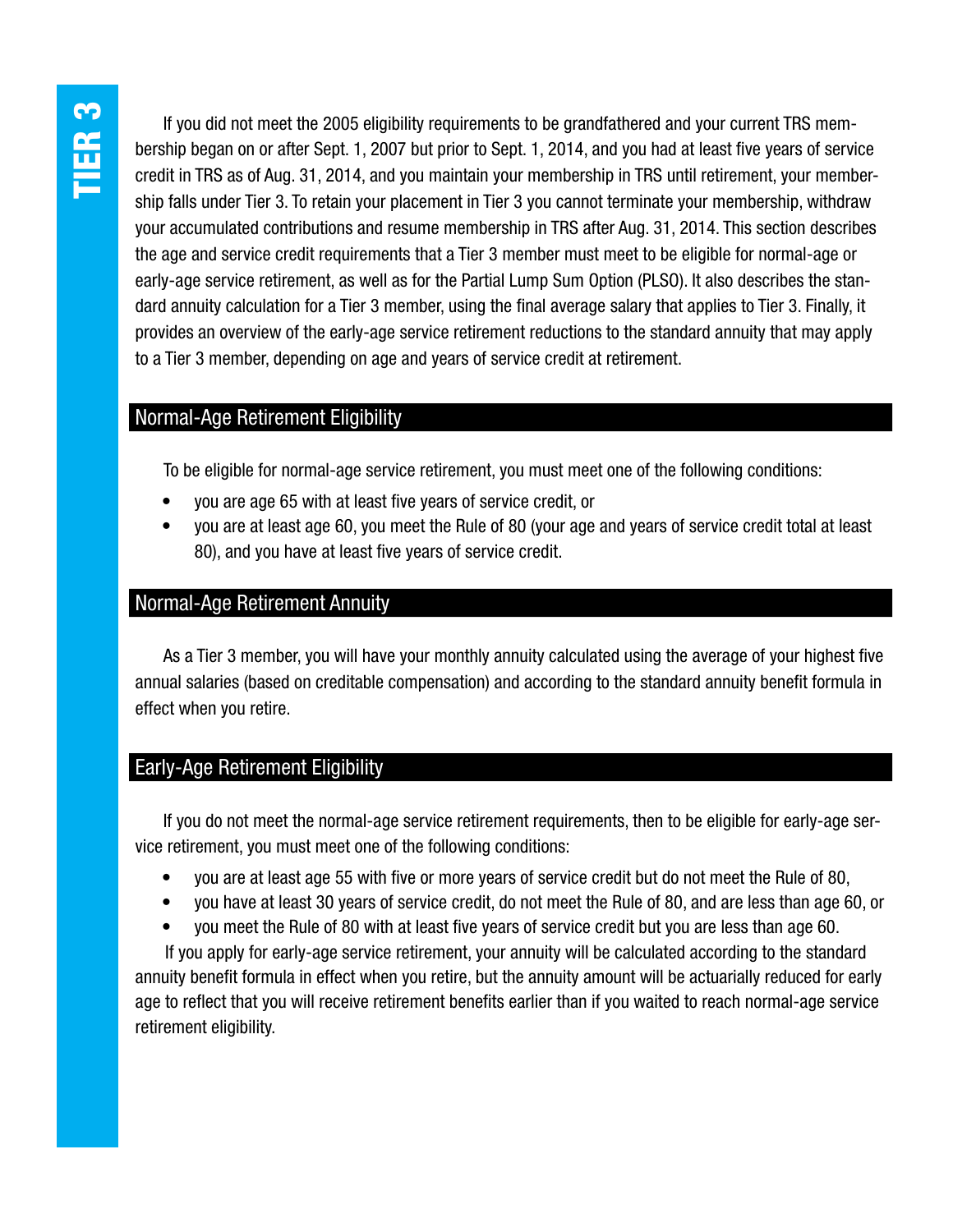Early-Age Reductions<br>
Actuarial tables detail<br>
website (www.trs.texas.g Actuarial tables detailing the percentage reduction applied to your annuity may be found on the TRS website (www.trs.texas.gov) within TRS Rule 29.11. The tables or the TRS online calculators through *MyTRS* can show you the exact amount of the reduction, based on your age and years of service credit. To determine the range of early-age service retirement reductions, please see the criteria below.

If you are between ages 55 and 64, have at least five years of service credit but do not meet the Rule of 80:

• The early-age reduction to your standard annuity may be as great as 53 percent depending on your age at retirement.

If you have at least 30 years of service credit, do not meet the Rule of 80, and are less than age 60:

• Your standard annuity will be reduced by 5 percent for every year your age is below the age of 60. If you meet the Rule of 80 with at least five years of service credit but are less than age 60:

• Your standard annuity will be reduced by 5 percent for every year your age is below the age of 60.

# Standard Annuity Calculation

Average Salary  $=$  Average of Five Highest Annual Salaries Total Percent  $=$  Total Years of Service Credit x 2.3% Annual Annuity  $=$  Total Percent x Average Salary Monthly Annuity = Annual Annuity  $\div$  12 *Retirement annuity calculators are available on the TRS website through MyTRS to assist you.* 

### PLSO Eligibility Requirements

As a Tier 3 member, at retirement you are eligible to select a Partial Lump Sum Option (PLSO) if:

- you are eligible for service retirement,
- your age and years of service credit total 90,
- you are not participating in DROP, and
- you are not retiring under the Proportionate Retirement Program.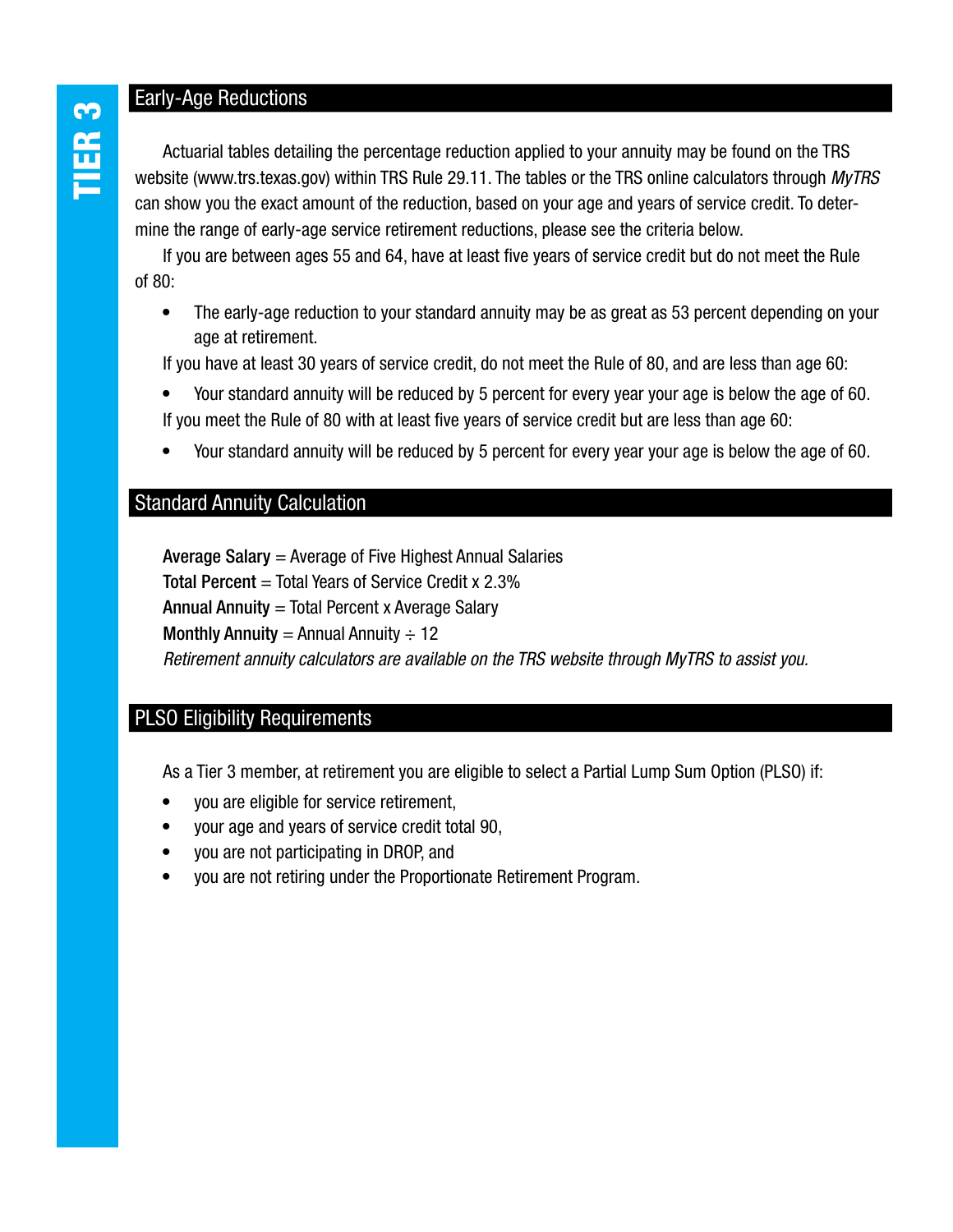If you met the 2005 eligibility requirements to be grandfathered but your current TRS membership began on or after Sept. 1, 2007 but prior to Sept. 1, 2014, and you had at least five years of service credit in TRS as of Aug. 31, 2014, and you maintain your membership in TRS until retirement, your membership falls under Tier 4. To retain your placement in Tier 4 you cannot terminate your membership, withdraw your accumulated contributions, and resume membership in TRS after Aug. 31, 2014. This section describes the age and service credit requirements that a Tier 4 member must meet to be eligible for normal-age or early-age service retirement, as well as for the Partial Lump Sum Option (PLSO). It also describes the standard annuity calculation for a Tier 4 member, using the final average salary that applies to Tier 4. Finally, it provides an overview of the early-age service retirement reductions to the standard annuity that may apply to a Tier 4 member, depending on age and years of service credit at retirement.

#### Normal-Age Retirement Eligibility

To be eligible for normal-age service retirement, you must meet one of the following conditions:

- you are age 65 with at least five years of service credit, or
- you are at least age 60, you meet the Rule of 80 (your age and years of service credit total at least 80), and you have at least five years of service credit.

#### Normal-Age Retirement Annuity

As a Tier 4 member, you will have your monthly annuity calculated using the average of your highest three annual salaries (based on creditable compensation) and according to the standard annuity benefit formula in effect when you retire.

### Early-Age Retirement Eligibility

If you do not meet the normal-age service retirement requirements, then to be eligible for early-age service retirement, you must meet one of the following conditions:

- you are at least age 55 with five or more years of service credit but do not meet the Rule of 80,
- you have at least 30 years of service credit, do not meet the Rule of 80, and are less than age 60, or
- you are less than age 60 but you meet the Rule of 80 with at least five years of service credit.

If you apply for early-age service retirement your annuity will be calculated according to the standard annuity benefit formula in effect when you retire, but the annuity amount will be actuarially reduced for early age to reflect that you will receive retirement benefits earlier than if you waited to reach normal-age service retirement eligibility.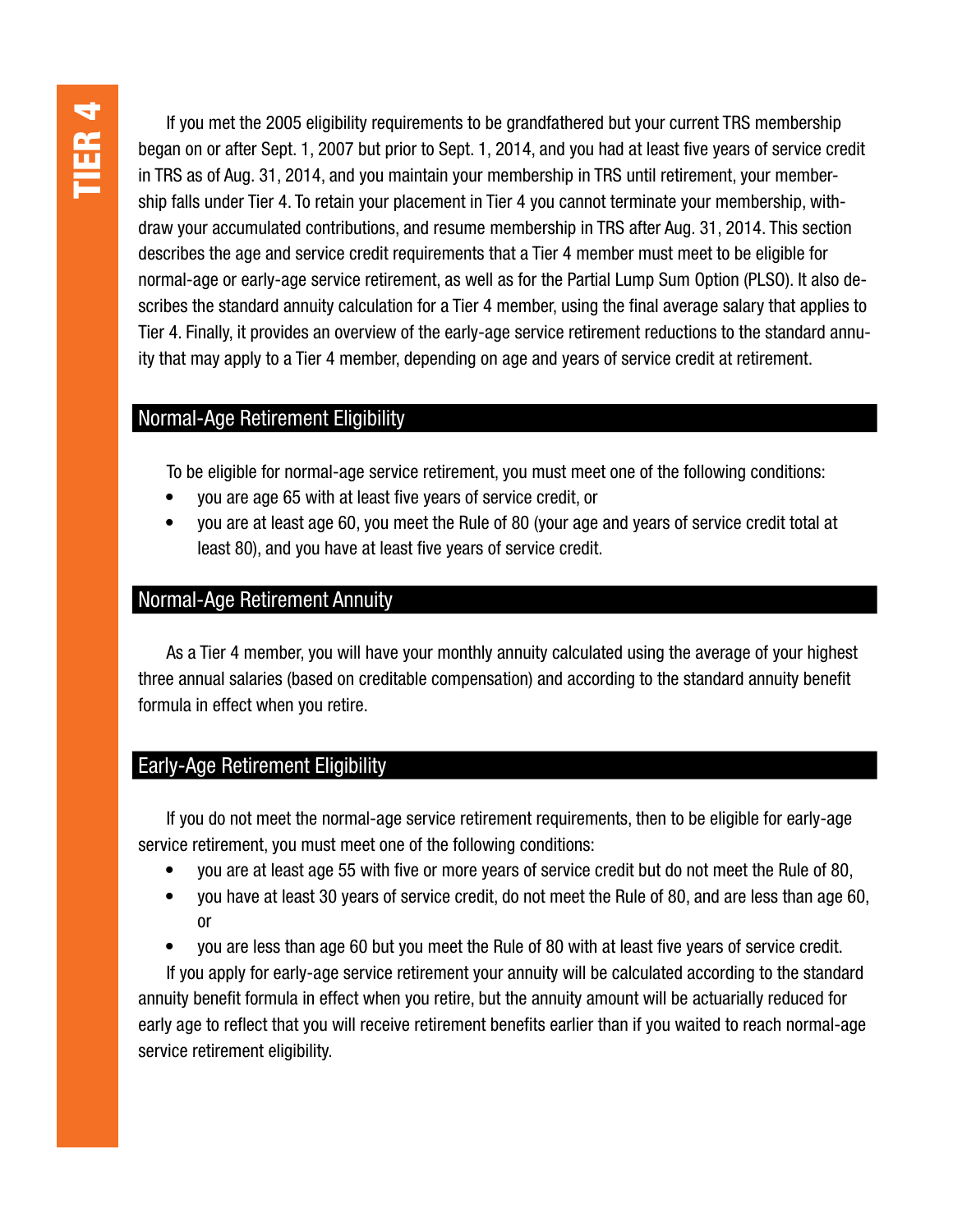Early-Age Reductions<br>
Actuarial tables detail<br>
website (www.trs.texas.g Actuarial tables detailing the percentage reduction applied to your annuity may be found on the TRS website (www.trs.texas.gov) in TRS Rule 29.12. The tables or the TRS online calculator through *MyTRS*  can show you the exact amount of the reduction, based on your age and years of service credit. To determine the range of early-age service retirement reductions, please see the criteria below.

If you are between ages 55 and 64, have between five and 19 years of service credit, but do not meet the Rule of 80:

• The early-age reduction to your standard annuity may be as great as 53 percent depending on your age at retirement.

If you are between ages 55 and 59 and have between 20 and 24 years of service credit, but do not meet the Rule of 80:

• The early-age reduction to your standard annuity may be as great as 10 percent, depending on your age at retirement.

If you have at least 30 years of service credit, do not meet the Rule of 80, and are less than age 60:

• Your standard annuity will be reduced by 5 percent for every year your age is below the age of 60.

If you are less than age 55 but you meet the Rule of 80 with at least five years of service credit:

• Your standard annuity will be reduced 5 percent for every year your age is below the age of 60. If you are at least age 55 but less than age 60, have at least 20 years of service credit, and meet the

rule of 80:

• Your standard annuity is not reduced based on actuarial tables, but you are still considered an early-age retiree.

#### Standard Annuity Calculation

Average Salary  $=$  Average of Three Highest Annual Salaries Total Percent  $=$  Total Years of Service Credit x 2.3% Annual Annuity  $=$  Total Percent x Average Salary Monthly Annuity = Annual Annuity  $\div$  12 *Retirement annuity calculators are available on the TRS website through MyTRS to assist you.* 

## PLSO Eligibility Requirements

As a Tier 4 member, at retirement you are eligible to select a Partial Lump Sum Option (PLSO) if:

- you are eligible to receive an unreduced service retirement annuity,
- you are not participating in DROP, and
- you are not retiring under the Proportionate Retirement Program.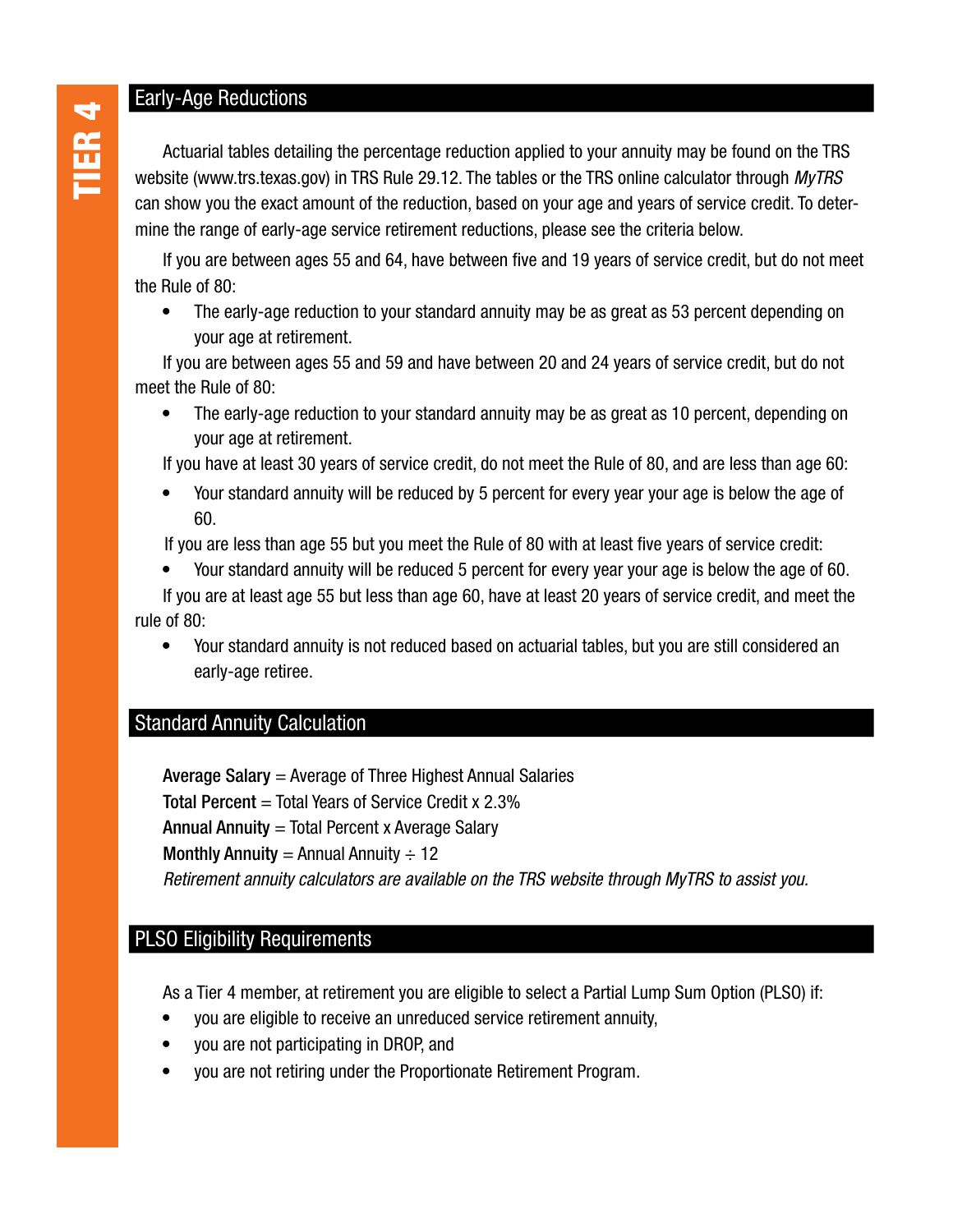If you did not meet the 2005 eligibility requirements to be grandfathered and any of the following applies: 1) you did not have at least five years of service credit on Aug. 31, 2014, 2) your current membership in TRS began on or after Sept. 1, 2014, or 3) you had at least five years of service credit on Aug. 31, 2014, but you terminated your membership in TRS by withdrawing your accumulated contributions and resumed membership in TRS after Aug. 31, 2014, your membership falls under Tier 5. This section describes the age and service credit requirements that a Tier 5 member must meet to be eligible for normal-age or early-age service retirement, as well as for the Partial Lump Sum Option (PLSO). It also describes the standard annuity calculation for a Tier 5 member, using the final average salary that applies to Tier 5. Finally, it provides an overview of the early-age service retirement reductions to the standard annuity that may apply to a Tier 5 member, depending on age and years of service credit at retirement.

#### Normal-Age Retirement Eligibility

To be eligible for normal-age service retirement, you must meet one of the following conditions:

- you are age 65 with at least five years of service credit, or
- you are at least age 62, you meet the Rule of 80 (your age and years of service credit total at least 80 ), and you have at least five years of service credit.

#### Normal-Age Retirement Annuity

As a Tier 5 member, you will have your monthly annuity calculated using the average of your highest five annual salaries (based on creditable compensation) and according to the standard annuity benefit formula in effect when you retire.

### Early-Age Retirement Eligibility

If you do not meet the normal-age service retirement requirements, then to be eligible for early-age service retirement, you must meet one of the following conditions:

- you are at least age 55 with five or more years of service credit but do not meet the Rule of 80,
- you have at least 30 years of service credit, do not meet the Rule of 80, and are less than age 62, or
- you meet the Rule of 80 (your age and years of service credit total at least 80) with at least five years of service credit but you are less than age 62.

If you apply for early-age service retirement, your annuity will be calculated according to the standard annuity benefit formula in effect when you retire, but the annuity amount will be actuarially reduced for early age to reflect that you will receive retirement benefits earlier than if you waited to reach normal-age service retirement eligibility.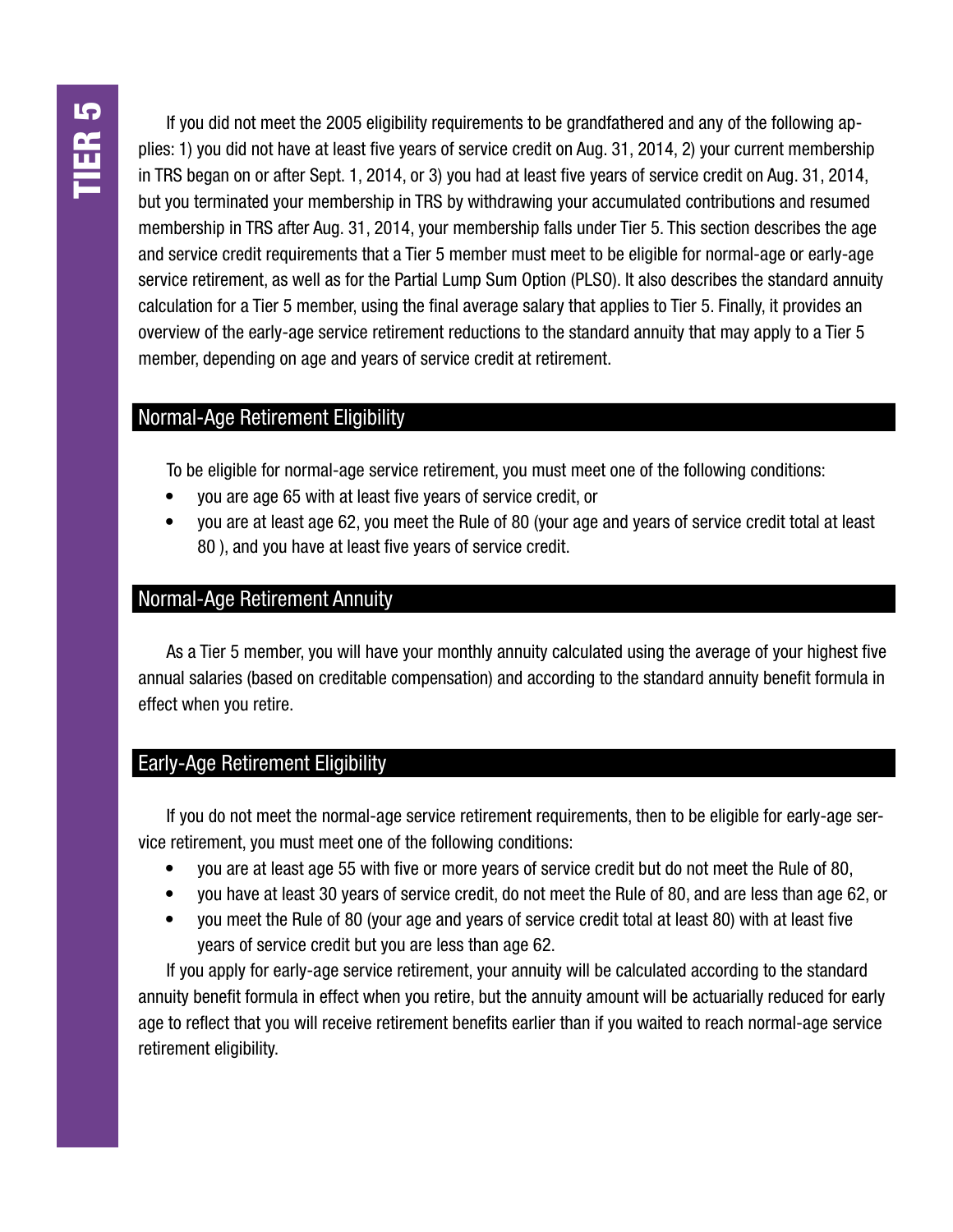#### Early-Age Reductions

Actuarial tables detailing the percentage reduction applied to your annuity may be found on the TRS website (www.trs.texas.gov) in TRS Rule 29.11. The tables or the TRS online calculator through *MyTRS* can show you the exact amount of the reduction, based on your age and years of service credit. To determine the range of early-age service retirement reductions, please see the criteria below.

If you are between ages 55 and 64, have at least five years of service credit, but do not meet the Rule of 80:

- The early-age reduction to your standard annuity may be as great as 53 percent depending on your age at retirement.
- If you have at least 30 years of service credit, do not meet the Rule of 80 and are less than age 62:
- Your standard annuity will be reduced by 5 percent for every year your age is below the age of 62. If you meet the Rule of 80 with at least five years of service credit but are less than age 62:
- Your standard annuity will be reduced by 5 percent for every year your age is below the age of 62.

#### Standard Annuity Calculation

Average Salary  $=$  Average of Five Highest Annual Salaries Total Percent  $=$  Total Years of Service Credit x 2.3% Annual Annuity  $=$  Total Percent x Average Salary Monthly Annuity = Annual Annuity  $\div$  12 *Retirement annuity calculators are available on the TRS website through MyTRS to assist you.* 

### PLSO Eligibility Requirements

As a Tier 5 member, you are eligible to select a Partial Lump Sum Option (PLSO) if:

- you are eligible for service retirement,
- your age and years of service credit total 90,
- you are not participating in DROP, and
- you are not retiring under the Proportionate Retirement Program.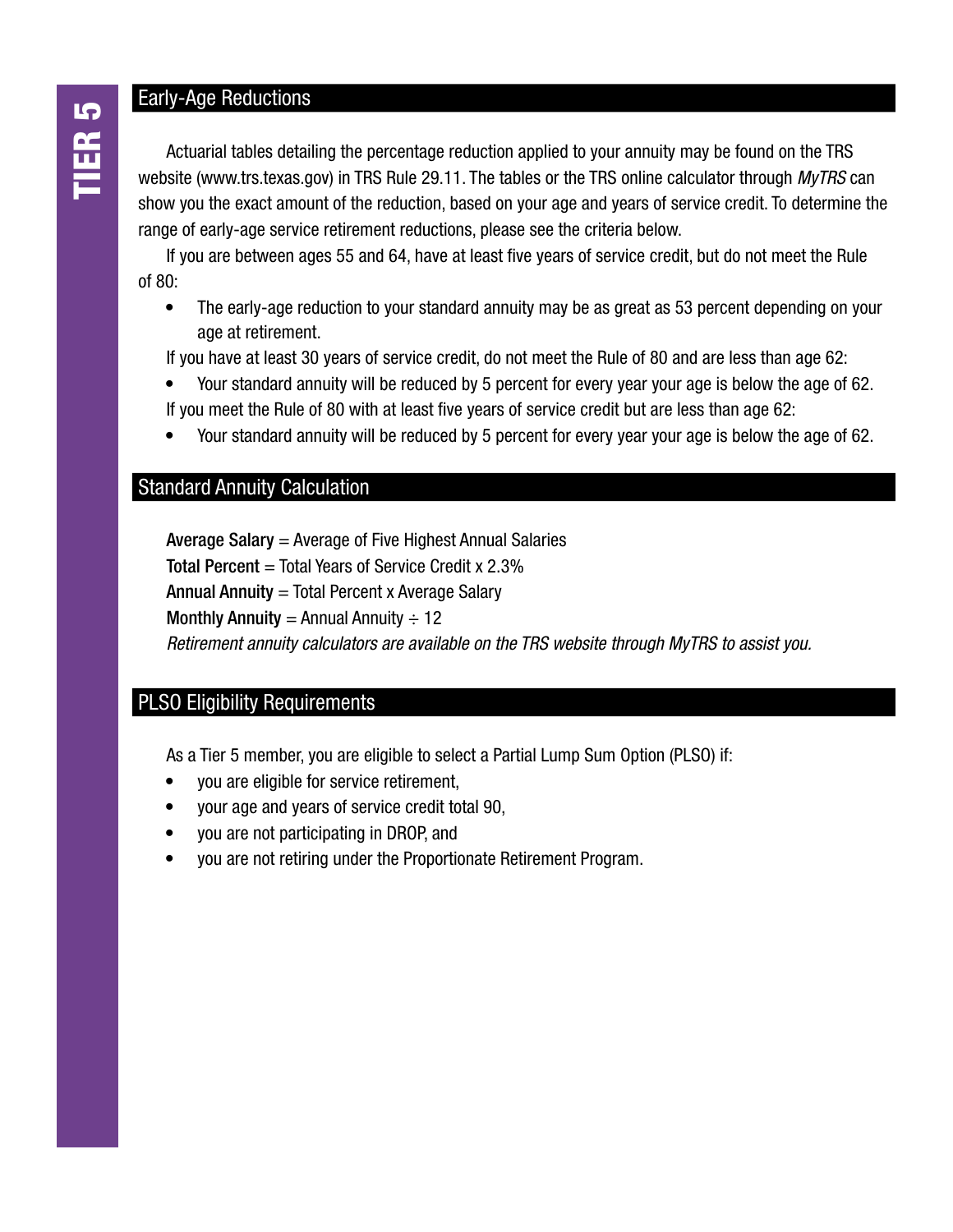If you met the 2005 eligibility requirements to be grandfathered and any of the following applies: 1) you did not have at least five years of service credit on Aug. 31, 2014, 2) your current membership in TRS began on or after Sept. 1, 2014, or 3) you had at least five years of service credit on Aug. 31, 2014, but you terminated your membership in TRS by withdrawing your accumulated contributions and resumed membership in TRS after Aug. 31, 2014, your membership falls under Tier 6. This section describes the age and service credit requirements that a Tier 6 member must meet to be eligible for normal-age or early-age service retirement, as well as for the Partial Lump Sum Option (PLSO). It also describes the standard annuity calculation for a Tier 6 member, using the final average salary that applies to Tier 6. Finally, it provides an overview of the early-age service retirement reductions to the standard annuity that may apply to a Tier 6 member, depending on age and years of service credit at retirement.

#### Normal-Age Retirement Eligibility

To be eligible for normal-age service retirement, you must meet one of the following conditions:

- you are age 65 with at least five years of service credit, or
- you are at least age 62, you meet the Rule of 80 (your age and years of service credit total at least 80), and you have at least five years of service credit.

#### Normal-Age Retirement Annuity

As a Tier 6 member, you will have your monthly annuity calculated using the average of your highest three annual salaries (based on creditable compensation) and according to the standard annuity benefit formula in effect when you retire.

# Early-Age Retirement Eligibility

If you do not meet the normal-age service retirement requirements, then to be eligible for early-age service retirement, you must meet one of the following conditions:

- you are at least age 55 with five or more years of service credit but do not meet the Rule of 80,
- you have at least 30 years of service credit, do not meet the Rule of 80 and are less than age 62, or
- you are less than age 62 but you meet Rule of 80 with at least five years of service credit.

If you apply for early-age service retirement your annuity will be calculated according to the standard annuity benefit formula in effect when you retire, but the annuity amount will be actuarially reduced for early age to reflect that you will receive retirement benefits earlier than if you waited to reach normal-age service retirement eligibility.